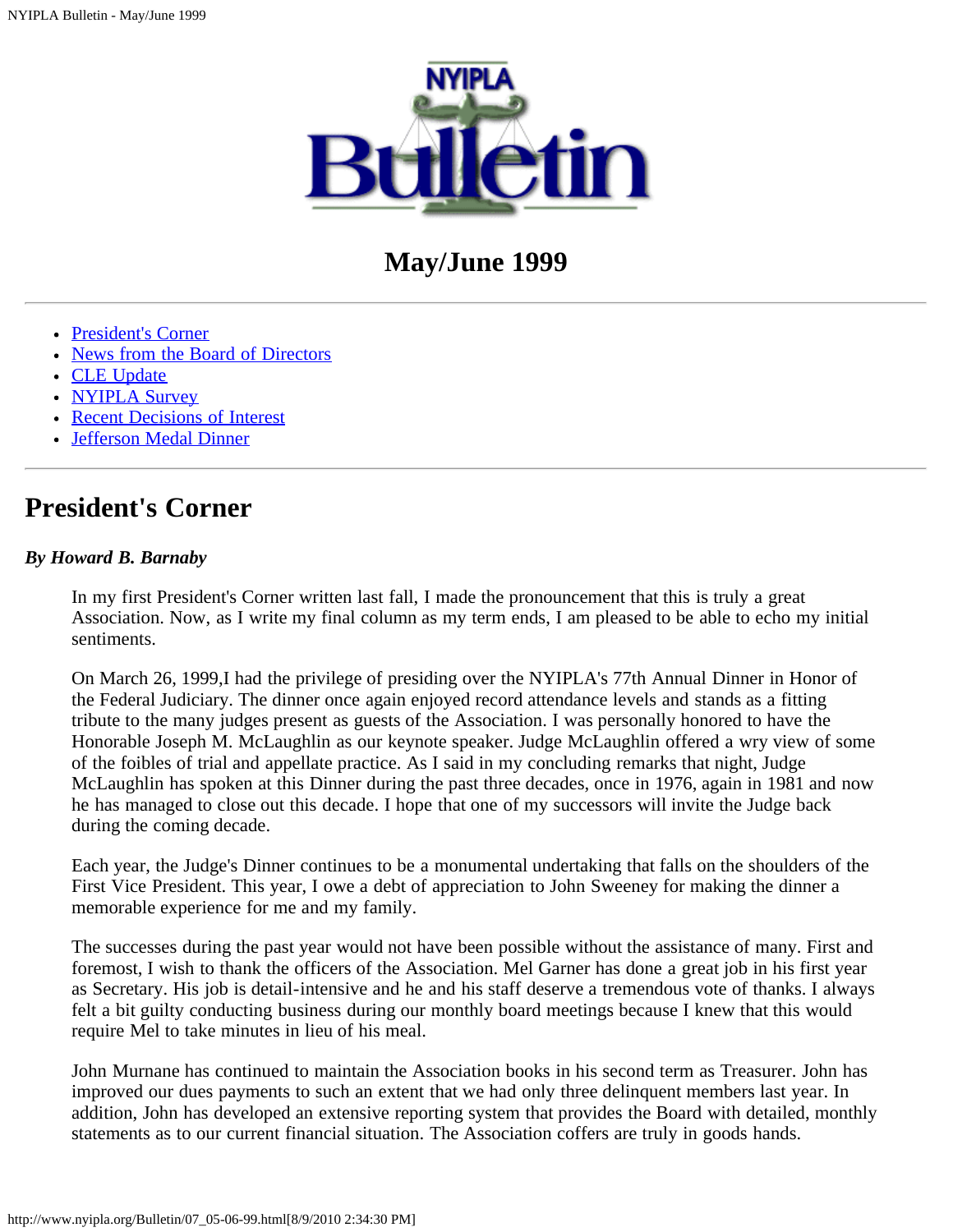Robert Neuner, as Second Vice President, has been responsible for the Annual Meeting and Dinner to be held on May 12. Bob has coordinated the Annual Meeting, the first Board of Directors meeting of the 1999-2000 Association year and the Annual Dinner with its award presentation and speakers. I appreciate all of Bob's efforts since they set the stage for the assumption of this office by our President-Elect, Herbert Schwartz. It was my experience that my time on the Board provided the opportunity to gain a sense of the Association's customs and traditions and to develop a direction for my term as President. In working with Herb during these years, I have seen the same force at work in him. I am confident that he will provide strong and valuable leadership during the coming year. I offer him my heartfelt best wishes and full support.

Our Board of Directors also deserves a strong vote of thanks and recognition. The Board meets each month to set policies and vote on Association activities. In addition, each Board member serves as a liaison to a committee as a means of communicating Association policies to the committees and bringing to the Board's attention significant committee contributions. I want to thank all of the Board members who served with me last year, and particularly retiring members, Richard DeLucia, Teresa Gillis and Ed Vassallo.

Last, but by no means least, I owe a special debt of thanks to our committee chairs. The committee structure is truly the lifeblood of this Association. Last year was a particularly active one for our committees. I would like to extend special thanks for some projects that went "above and beyond" the call. Fred Dorchak and his Committee on Patent Law, both times on short notice, was able to review and prepare reports to the Patent and Trademark Office on significant rule and policy changes. Bruce Wexler and his Legislative Oversight and Amicus Brief Committee authored two Supreme Court amicus briefs that were submitted in the *Zurko* and *CSB* decisions recently argued before the Court. Tom O'Rourke and the Publications Committee continues to provide our avenues of communication in the form of the **Greenbook**, the *NYIPLA Bulletin* and the **NYIPLA Annual**.

Mark Abate and his Committee on Education and Information continues to administer the Conner Writing Competition and the Annual Inventor of the Year Award. Paul Garrity and his Committee continue to provide our ever-popular program of monthly luncheon speakers, which program will hopefully begin to carry CLE credit. Leon Bechet and his Young Lawyer's Committee planned a ceremonial admission to the Bar of the U.S. Supreme Court that was held on May 3, 1999. Finally, Anthony Giaccio and the CLE Committee have undertaken a formidable task in helping the Association to conform with the new mandatory CLE rules in New York State. Besides gaining qualification of the Association as a CLE provider, Anthony and his committee are preparing a number of CLE programs for the coming year, including a CLE Weekend scheduled for September 24-26, 1999. In addition, the committee is exploring the possibility of creating a video library of past programs to assist our members in gaining CLE credits. My hat is off to each and every committee chair and member. Thank you for your efforts.

Most of all, thank you for giving me the opportunity to serve as President of the Association during the past year. I have truly enjoyed meeting and working with many of you. I have always sensed a great amount of cooperation and support from everyone. As I begin my fourteenth and final year on the Board of Directors as immediate past president, I look forward to working with Herb Schwartz and the other officers in any meaningful way.

## **News from the Board of Directors**

## *By Melvin C. Garner*

The Board of Directors met at the Yale Club on March 16, 1999. William Dippert of the Public and Judicial Personnel Committee, Marc J. Abate of the Public Information Education and Awards Committee, and John M. Delahanty of the Computers, Entertainment Law and Media Committee were in attendance at the request of the Board. Howard Barnaby presided.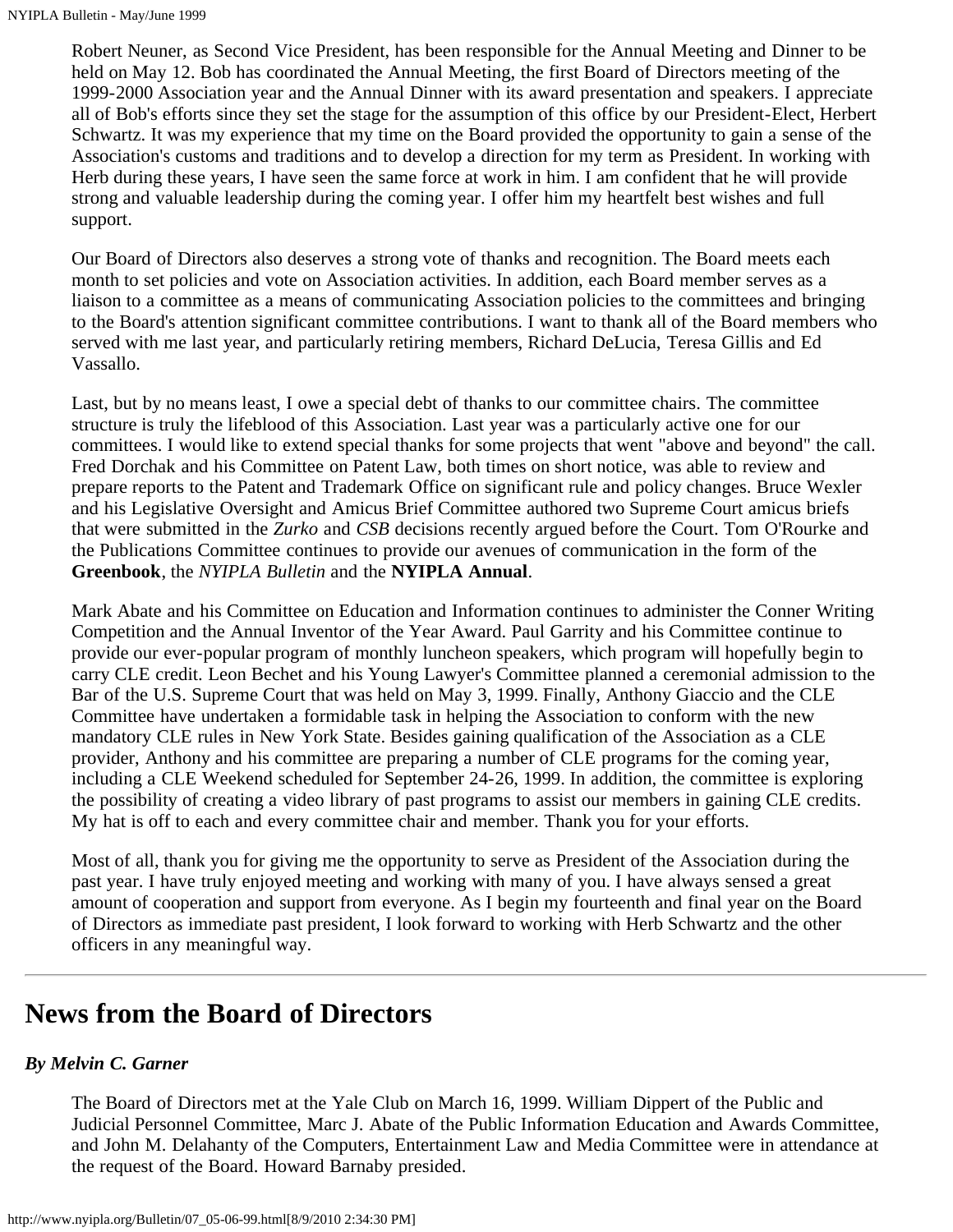The minutes of the Board Meeting of February 16, 1999 were presented by Melvin Garner. There being no proposed changes, the minutes were approved.

John Murnane distributed the March 15, 1999 Treasurer's Report. This report shows the income and expenses of the Association from a historical perspective. The Report included a balance sheet for the Association. As of the Report, the Association had a balance of \$472,000. Last month this balance was only \$122,000, the increase being due to payments for the Judge's Dinner. On an annualized basis, the Association had \$8,000 more at the same time in 1998. On motion and second, the Treasurer's Report was approved.

Mr. Barnaby reported that William Eberle had applied for Life Membership. Mr. Murnane, as a former partner of Mr. Eberle, made a motion to grant Life Membership. Mr. Garner seconded the motion. It was unanimously approved.

In the absence of John Sweeney, Mr. Barnaby reported on the status of the Judge's Dinner. As of that time, there were 2,868 reservations and 176 Honored Guests. There were five Federal Circuit judges and four Judges from the Second Circuit expected at the Dinner. In honor of the Speaker, Judge McLaughlin, \$1,000.00 will be contributed to the Fordham Law School and \$1,000.00 to St. Johns Law School. Mr. Barnaby stated that in order to expedite the introductions during the Judge's Dinner, the entire dais will be introduced prior to the meal. During dessert and coffee, he will introduce the Judges in groups according the Court to which they belong.

A question was raised as to whether United States Patent and Trademark Office personnel, other than the Commissioner and high ranking officials invited in the past, should be invited to attend the Judge's Dinner. It was decided that no further invitations should be extended.

Mr. Barnaby reported that John Reilly was interested in forming a foundation to sponsor patent law. John Daniels questioned what such a foundation would do given the local nature of the Association. It was the decision of the Board that a written proposal should be obtained from Mr. Reilly.

Mr. Barnaby indicated that the Annual Meeting will be held on May 12th, and that Judge Mukasey of the Southern District of New York was expected to be the speaker.

Mr. Dippert reported that his committee was active in trying to have an intellectual property attorney appointed to the Federal Bench in the Southern District of New York or the Eastern District of New York. They have been looking at the process involved in accomplishing this goal. In the past, they have had discussions with the Judicial Selection Committee of Senator D'Amato. John Delahanty reported that he had been in contact with Senator Schumer's Office and that they are receptive to the idea. In addition, members of this Committee have contacted Judge Griesa, who is enthusiastic about the possibility of a further intellectual property attorney being appointed to the bench. Currently, there are two vacancies in the Southern District of New York, one being for a judge in Westchester County. However, there may already be candidates in line for these two positions. The Committee intends to identify candidates with qualifications, with a particular emphasis on those that represent a racial and sexual diversity. Such a candidate should be between 50 and 55 years of age and be a patent litigator, if possible. A discussion was held about the financial compensation for federal judges. It was decided that the Committee should put together a report on the financial compensation of federal judges.

It was further reported that Judge Griesa of the Southern District of New York may be interested in seminars on intellectual property. Mr. Delahanty stated that he would investigate this and see if the Association can help. Herbert Schwartz noted that the Federal Judicial Center has patent courses. Mr. Barnaby stated that the Public Information, Education and Awards Committee had been thinking about putting together books to help judges with patent cases. It was the consensus of the Board that the Association should do whatever it can to help educate judges with respect to the trial of patent cases.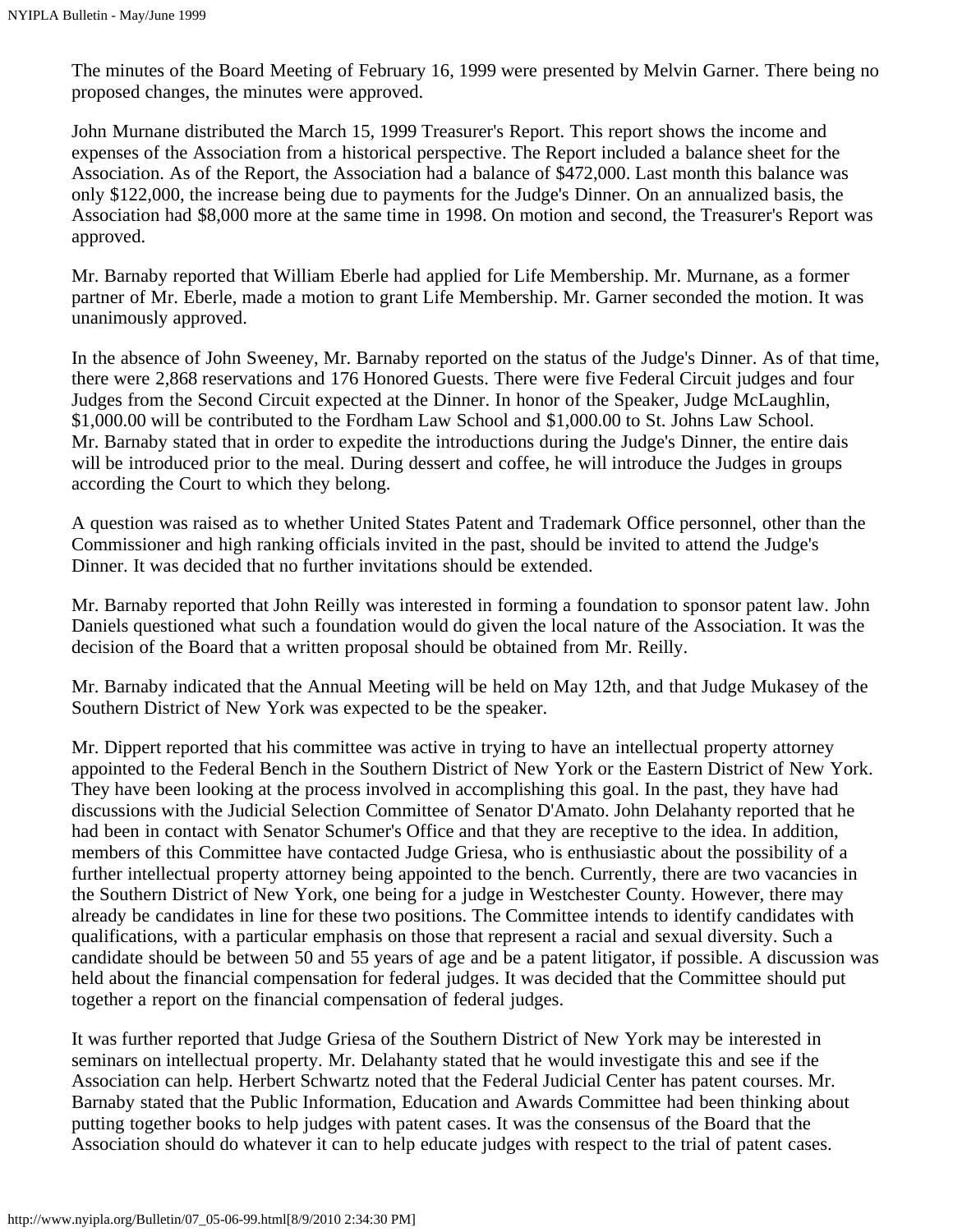Charles Baker asked for comments on the draft brief prepared by the Amicus Committee in the *Florida Prepaid v. College Savings Bank* case. Mr. Garner indicated that at page 6 of the brief, there should be more explanation of the implication of the 14th Amendment. Mr. Barnaby noted at the same page that there should be more explanation of the waiver of immunity. John Daniel suggested more policy considerations at the beginning of the brief. Mr. Barnaby thanked Mr. Baker and the Amicus Committee for doing a great job in preparing the brief.

A flyer concerning a program being put on by the Association of the Bar of the City of New York was distributed by Thomas O'Rourke. The Association is not a sponsor of this program. However, the City Bar Program Committee requested that a copy of this flyer be placed in the *Bulletin* when it is mailed to the Association Membership. Mr. Schwartz stated that he was opposed to this because the Association would receive requests from similar organizations and programs for inclusion in the *Bulletin*. After a discussion, it was decided that a notice of the meeting could be put in the *Bulletin*, but that the Association would not distribute the flyer.

Mark Abate led a discussion concerning the nominations for the Inventor of the Year. Three people were previously nominated and at the meeting he distributed a package nominating a fourth person, Dr. Roth, who is employed by Warner Lambert Company of New Jersey. Dr. Roth was a previous nominee. After consideration of all the nominees, the Board provisionally selected Dr. Roth as the Inventor of the Year. Susan McHale reported on the CLE Luncheon and some of the difficulties of signing in and out of the luncheon in order to get CLE credit.

As new business, Mr. Schwartz indicated that the Association should publicize its CLE programs as soon as possible, because firms are making their plans now. A suggestion was made that there be an article in the *Bulletin* about the various CLE programs the Association is about to put on. In particular, it should emphasize that the Association is a unique provider of CLE credits, providing between 1 and 24 hours on IP topics.

There being no further business, the meeting was adjourned.

# **CLE Update**

## *by Anthony Giaccio*

The advent of mandatory CLE in New York State has provided this Association with the opportunity to expand our influence in an area in which we have tremendous expertise, i.e., providing the intellectual property law bar with the highest quality CLE programs. As Chair of the Committee on Continuing Legal Education, I would like to give our membership a brief update concerning NYS MCLE.

First, the NYIPLA has applied to the NYS CLE Board for "Accredited Provider" status, which status will allow us to offer NYS accredited programs without the need for filing program-specific accreditation applications. While this main application is pending, the NYIPLA has filed program-specific applications for our educational programs that have been modified to satisfy the NYS MCLE requirements. All applications are pending. If you have attended any of our programs that have been modified to satisfy the NYS MCLE requirements, starting with the 1998 Fall Weekend Program at the Nevele, you will receive a Certificate of Completion for the program with an identification of the number of NYS CLE credits earned. Further, if you were a speaker at any of these programs, your Certificate will acknowledge your participation as a speaker with an identification of the number of NYS CLE credits earned for speaking. These letters are waiting to be mailed out until we receive word from the NYS CLE Board that either the Association is accredited or any of the specific programs are accredited.

Second, we will be expanding the number and variety of CLE programs and program formats offered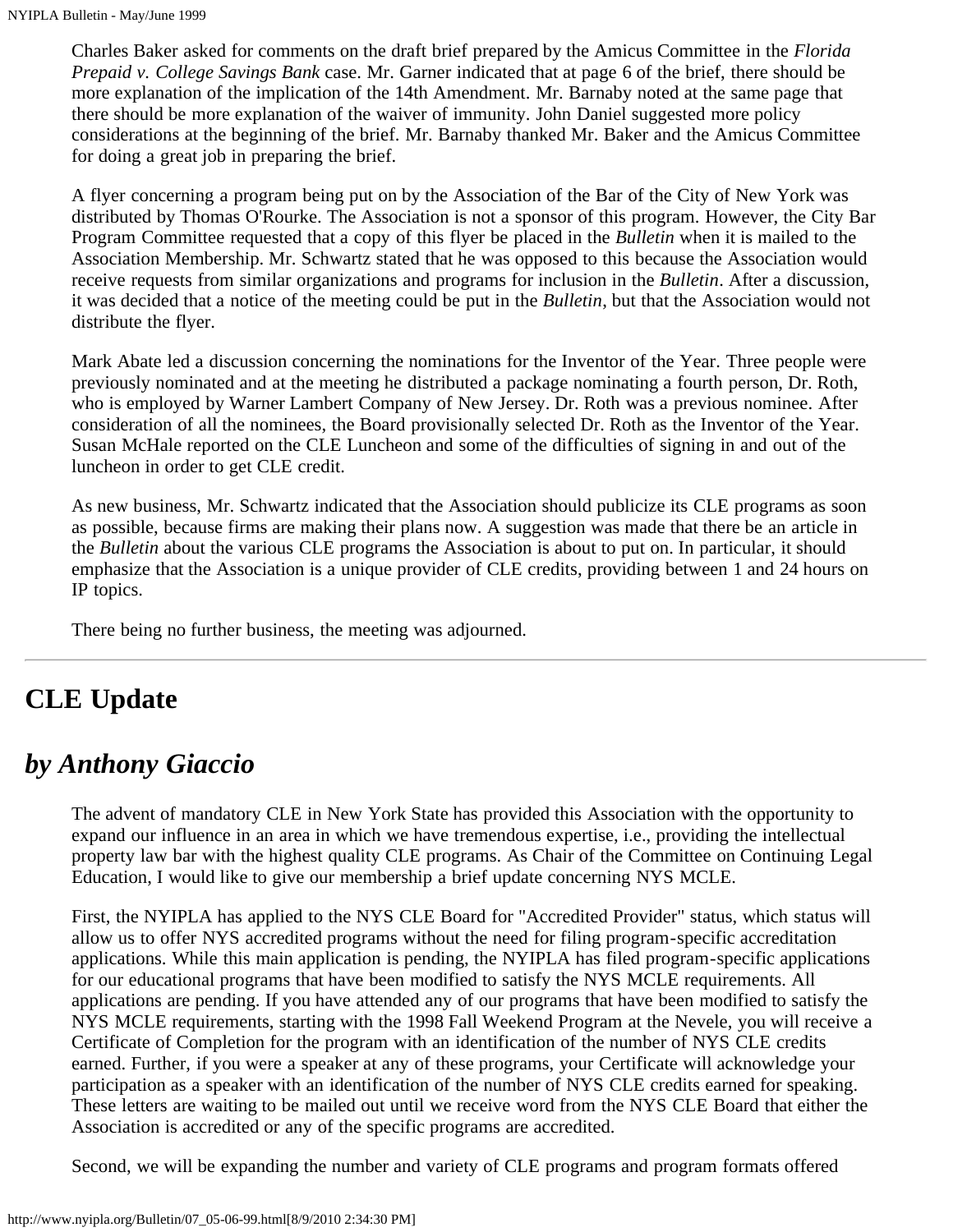throughout the year in order to capitalize on the wealth of substantive law expertise possessed by our diverse Committees.

Third, a formal policy has been proposed to the newly formed Board concerning the projected pricing of our CLE programs so that a uniform pricing policy is implemented for all NYIPLA CLE programs. Be assured that the Association's registration fees will not only be reasonably priced, but will be priced at or below comparable CLE programs sponsored by other CLE providers.

Lastly, please be advised that new rules have been adopted and new guidelines have been issued concerning NYS MCLE, which are all available at [http://ucs.ljx.com](http://ucs.ljx.com/).

I look forward to working with all of you in providing an aggressive and comprehensive CLE effort on the part of the NYIPLA in order to meet and exceed the needs of the intellectual property law bar.

Please show your support for the NYIPLA by participating in the following programs:

## **Upcoming Events**

October 24, 1999 NYIPLA Golf Tournament, Tarrytown Convention Center October 25-26, 1999 NYIPLA 1999 Fall CLE Weekend, Tarrytown Convention Center.

# **NYIPLA Survey**

#### **TO: NYIPLA Members**

#### **Re: NYIPLA Survey**

**We want to collect information concerning how the SDNY is meeting the special needs of patent litigation, and whether there are any suggestions for improvement that should be provided to the Court. This survey is in response to the Court's invitation to discuss any such issues.**

**Please return the completed survey to Thomas Beck, Fitzpatrick, Cella, Harper & Scinto, 30 Rockefeller Plaza, New York, NY 10112; (fax)212-218-2200.**

**1. Are you involved in decision-making about where to initiate patent litigation? \_\_\_Yes \_\_\_No**

**2. Are you aware of the basis for decisions on where to initiate patent litigation? \_\_\_Yes \_\_\_No**

**3. In deciding where to initiate patent litigation what factors were important? (check if applicable)**

- **\_\_ location of plaintiff**
- **\_\_ location of defendant**
- **\_\_ client preference**
- **\_\_ speed of Court decisions**
- **\_\_ speed to trial**
- **\_\_ skill or experience of judges**
- **\_\_ skill or experience of magistrates**
- **\_\_ managing of discovery**
- **\_\_ other (please explain briefly)**

**4. Are there any particular jurisdictions favored? Which and why?**

**5. Are there any particular jurisdictions avoided? Which and why?**

**6. Do you prefer or avoid the SDNY? Why?**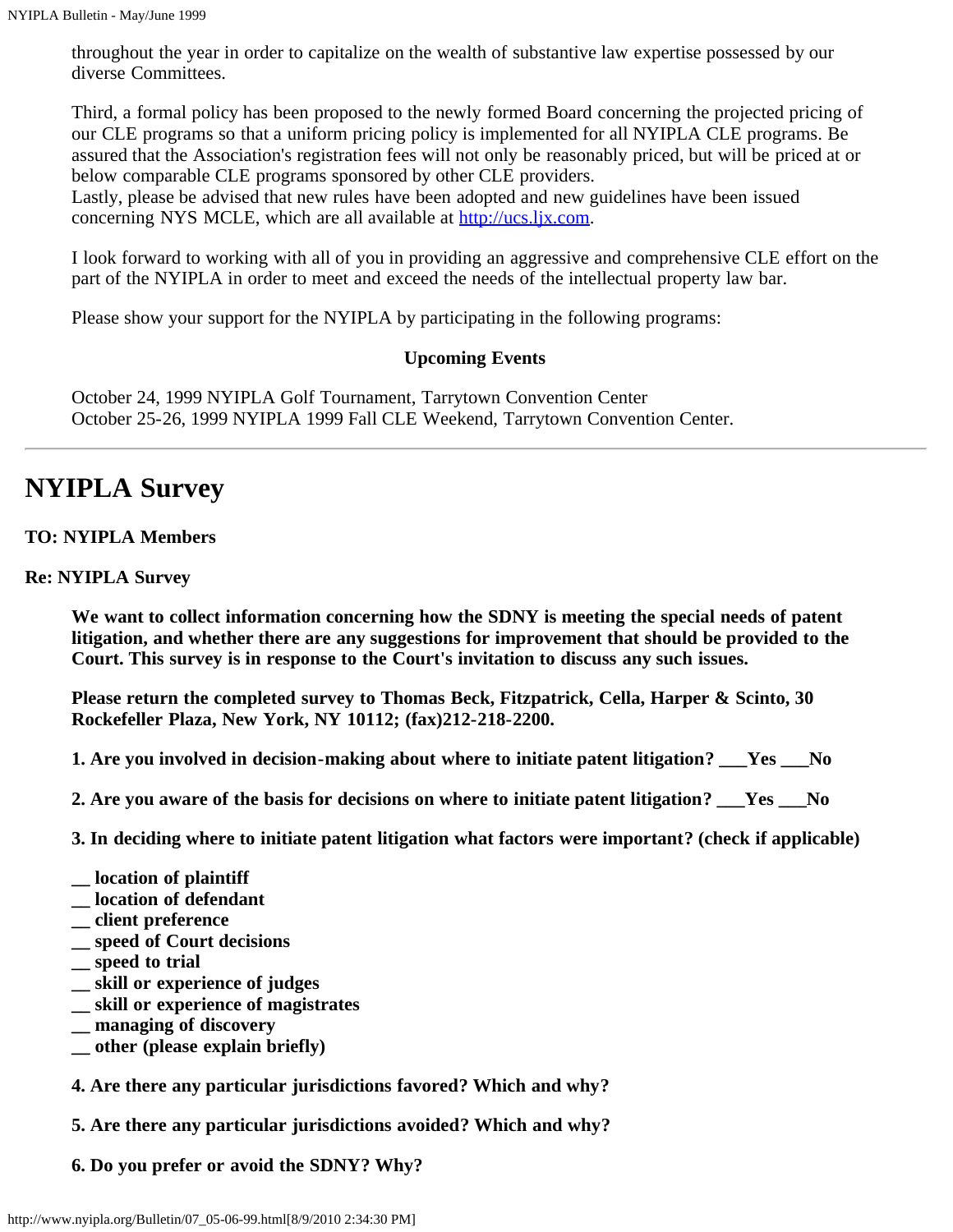- **\_\_ prefer**
- **\_\_ avoid**
- **\_\_ other**

**7. Please rank the following as to patent litigation in the SDNY (from 1 to 5, 1 is good, 5 is bad)**

- **\_\_ speed of Court decisions**
- **\_\_ speed to trial**
- **\_\_ well-reasoned decisions from the Court**
- **\_\_ skill or experience of judges as to patent litigation**
- **\_\_ skill or experience of magistrates as to patent litigation**
- **\_\_ skill or experience of court clerks and deputies**
- **\_\_ the Court's management of discovery**
- **\_\_ fairness and convenience of Court procedures**
- **\_\_ treatment of lawyers by Court**
- **\_\_ treatment of parties by Court**
- **\_\_ availability of informal or flexible procedures**

**8. What if any changes in the SDNY would you consider desirable or beneficial? Please describe briefly.**

## **Recent Decisions of Interest**

#### *By Thomas A. O'Rourke*

**Copyright**

## **Infringement**

In *DSC Communications Corp. v. Pulse Communications, Inc*., 98-1024 (Fed. Cir. March 11, 1999) (Bryson, C. J.), DSC appealed the grant of JMOL to Pulsecom dismissing all DSC's claims of copyright infringement, misappropriation of trade secrets, and tortious interference with DSC's business expectancy. In a cross-appeal, Pulsecom appealed the grant of summary judgment of noninfringement of Pulsecom's patent to DSC.

DSC manufactures a DLC (the Litespan), a POTS (i.e., plain old telephone service) interface card to work with it (the RUVG), software to operate its interface card (the POTS-DI software), and software to operate the Litespan (the Litespan System software). DSC entered into a series of agreements which all contain provisions that license, under a variety of restrictions, the Litespan System software and POTS-DI software to its customers. Pulsecom developed a Litespan-compatible POTS card to compete with DSC's POTS card which is designed to use the same DSC's POTS-DI software.

The district court found no direct copyright infringement holding that the customers, through a single payment amounting to a sale, acquired ownership of the copies of the software with an unlimited right of possession, according to 17 U.S.C. § 117. As owners, making copies was an "essential step in the utilization" of the software and the customers made no other infringing use of the software. Absent their direct infringement, there could be no Pulsecom contributory infringement. The Federal Circuit reversed and concluded:

Because the DSC-RBOCs agreements substantially limit the rights of the RBOCs compared to the rights they would enjoy as "owners of copies" of the POTS-DI software under the Copyright Act [17 U.S.C. § 117], the contents of the agreements support the characterization of the RBOCs as non-owners of the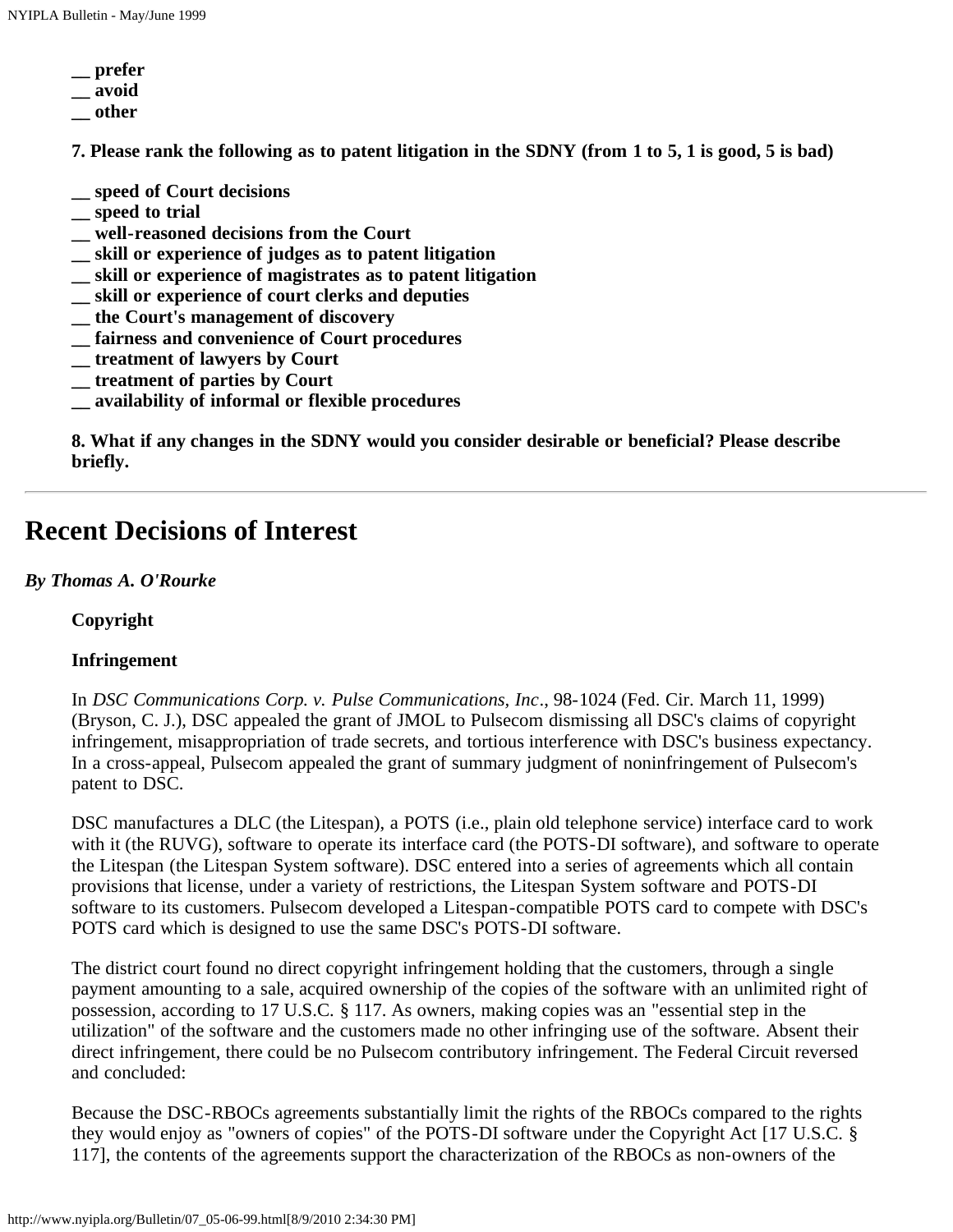copies of the POTS-DI software. The fact that the right of possession is perpetual, or that the possessor's rights were obtained through a single payment, is certainly relevant to whether the possessor is an owner, but those factors are not necessarily dispositive if the possessor's right to use the software is heavily encumbered by other restrictions that are inconsistent with the status of owner.

With respect to the copies of the software created by Pulsecom while operating its own Litespan systems purchased in the open market without a restrictions on their use, the Federal Circuit held there was no direct infringement. According to the CAFC, Pulsecom qualified as owner under 17 U.S.C. § 117, and is entitled to make such copies of the POTS-DI software as are necessary to operate the systems. The CAFC rejected Pulsecom's affirmative defense of fair use for reverse engineering, as in *Sega,* 977 F.2d 1510, 1520 (9th Cir. 1992). Pulsecom made copies of the software on its POTS cards as part of their ordinary operation in order to demonstrate the interchangeability of the Pulsecom cards with the DSC cards, not as part of an effort to determine how the Litespan system worked.

On the issue of patent infringement, the district court held that DSC's device (i.e., the RUVG card) did not infringe Pulsecom's patent because the patent's claim is limited to service to normal analog telephones and does not cover service to a PBX system, while DSC's RUVG card is used only with PBX systems.

The district court based its holding of noninfringement on the claim construction that "subscriber telephone instrument" refers to a typical analog telephone. Moreover, "POTS-type telephone service" was limited to normal analog telephones and did not include PBX systems while DSC's RUVG card was used only with PBX Systems.

On appeal before the CAFC, Pulsecom contended that the claim language "telephone instrument" includes PBX equipment since the patent specification, while explaining the difference between the two DC signaling systems, loop start and ground start, in use with the claimed apparatus, expressly mentions that GS is usually used with PBX systems.

The Federal Circuit rejected this view, stating:

this portion of the specification does not support Pulsecom's argument that the term "telephone instrument" is broad enough to include *all* equipment included within a PBX system, such as the PBX interface between RUVG cards and the individual telephones in the PBX system. The key to the proper construction of the claim language "for providing POTStype telephone service using DC signaling to the subscriber telephone instrument" is the requirement that the subscriber telephone instrument use DC signaling to request service. Accordingly, we construe the claim language to include only those systems in which the telephone instrument requests telephone service using DC signaling. The unresolved factual question is whether -- it is the PBX equipment, the calling PBX telephone, or some other device that requests service using DC signaling.

The case was remanded to the district court for it to resolve the factual issues.

## **Patents**

## **Prosecution History Estoppel**

In *Pharmacia & Upjohn Co. v. Mylan Pharmaceuticals, Inc.*, 98-1360 (Fed. Cir. March 18, 1999) (Lourie, C. J.), Upjohn appealed the district court's grant of summary judgment holding that Mylan did not infringe Upjohn's patent under the doctrine of equivalents because of prosecution history estoppel, and alternatively, that Upjohn was collaterally estopped from asserting its infringement claim by a prior judgment of invalidity and unenforceability.

In its suit against Mylan, Upjohn argued infringement of the patent under the doctrine of equivalents claiming "anhydrous lactose" is the equivalent of "spray-dried lactose." Upjohn argued that the prosecution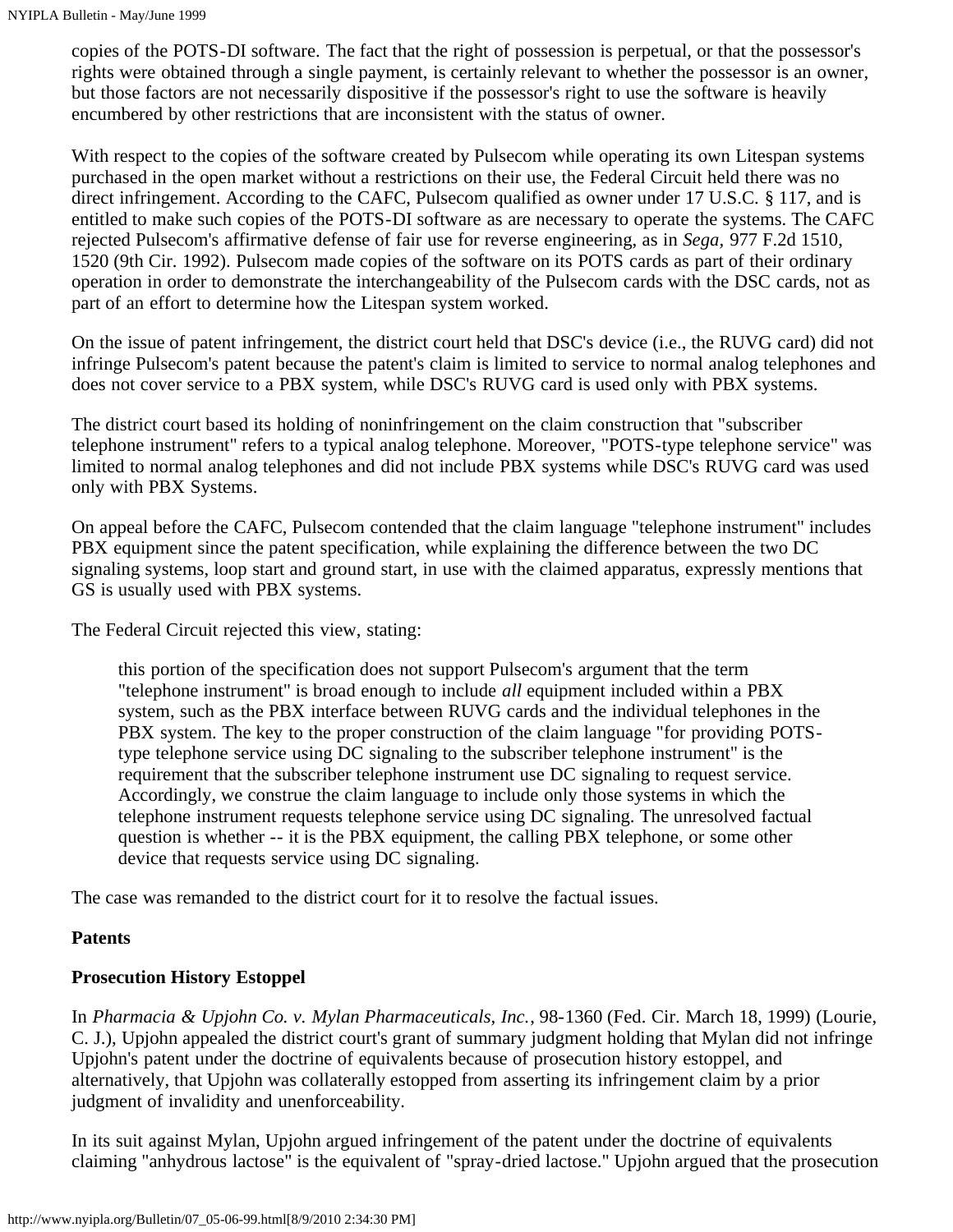history viewed as a whole, through the statements of its attorney, the inventor Ni, and its laboratory notebook, all confirm that the terms "non spray-dried lactose" and "hydrous lactose" were always used as synonymous.

The Federal Circuit found this argument unpersuasive and held that a correct interpretation of the prosecution history barred Upjohn's claim of patent infringement under the doctrine of equivalents. The CAFC focused on the attorney's and inventor's statements, and the opinion issued by the Board in reversing the examiner's rejection of the claims under 35 U.S.C. § 103. According to the Court, Upjohn's prosecuting attorney's statement asserting that spray-dried lactose was "a critical feature of the present invention" effected a broad disclaimer of all formulations of micronized glyburide which do not contain spray-dried lactose as excipient, including both hydrous and anhydrous lactose. This disclaimer was followed and confirmed by Inventor's statement which contended that "spray-dried lactose is far superior" to a particular form of non spray-dried lactose (namely, here, hydrous lactose). Thus, the Federal Court affirmed the district court holding that Mylan's formulations containing anhydrous lactose did not infringe the patent under the doctrine of equivalents because of prosecution history estoppel.

As to the issue of collateral estoppel, Upjohn contended that collateral estoppel based on the decision in *Upjohn Co. v. MOVA Pharmaceutical Corp.,* 48 USPQ2d 1357 (D.P.R. 1998) should not have been applied because Upjohn did not have a full and fair opportunity to litigate, the *MOVA* judgement is still "uncertain" since the appeal is pending, and the two appeals should be consolidated. The CAFC found Upjohn's contentions to be without merit and concluded that Upjohn had a full and fair opportunity to litigate the validity of the patent in the prior unsuccessful suit. As for Upjohn's concern as to the finality of *MOVA,* the CAFC held: "Finality should attach for claim preclusion purposes at the time of entry of judgment. The pendency of an appeal or post-trial motions for JMOL/new trial has no effect on the finality or binding effect of a trial court's holding."

The Federal Circuit continued:

the district court did not err in applying collateral estoppel based on the judgment in *MOVA,* despite the fact that the motion for JMOL/new trial had not yet been resolved by the *MOVA* court, and despite the possibility of a subsequent appeal of the *MOVA* judgment. We also decline Upjohn's invitation to consolidate this appeal with the appeal in *MOVA*. If another panel later concludes that one or more of the jury verdicts in *MOVA* should be reversed, Upjohn may then move the district court to modify its judgment accordingly.

## **Means-Plus-Function Claims, Trade Dress and Trademark Infringement**

In *Al-Site Corporation v. VSI Int'l, Inc.,* 97-1593 (Fed. Cir. March 30, 1999) (Rader, C. J.), the defendants appealed the denial of their JMOL motions by the district court. The jury verdict determined that VSI literally infringed plaintiff's '532 patent. The jury also held that VSI infringed the remaining patents under the doctrine of equivalents.

In reaching the conclusion that there was literal infringement of the '532 patent the district court determined that the claim term "fastening means" was a means-plus-function element. Before the Federal Circuit, VSI did not challenge this claim construction but argued a lack of substantial evidence to support the jury verdict of infringement. The CAFC noted that although the adhesive used by VSI is not identical to the fastening structure (namely, a rivet or button) described in the '532 patent, the jury, correctly applying §112, ¶ 6, determined that the VSI adhesive literally infringes the '532 patent because it was "structurally equivalent to the fastening structure disclosed in the specification of claim 8 of the '532 patent." Furthermore, expert testimony established that the use of glue instead of a rivet "is an insubstantial change" and that it was known to persons of ordinary skill in the art that they were "equivalent fastening means."

As to the jury's finding of infringement of the remaining to the jury's finding of infringement of the remainingpatents under the doctrine of equivalents, the Federal Circuit held that the district court erred in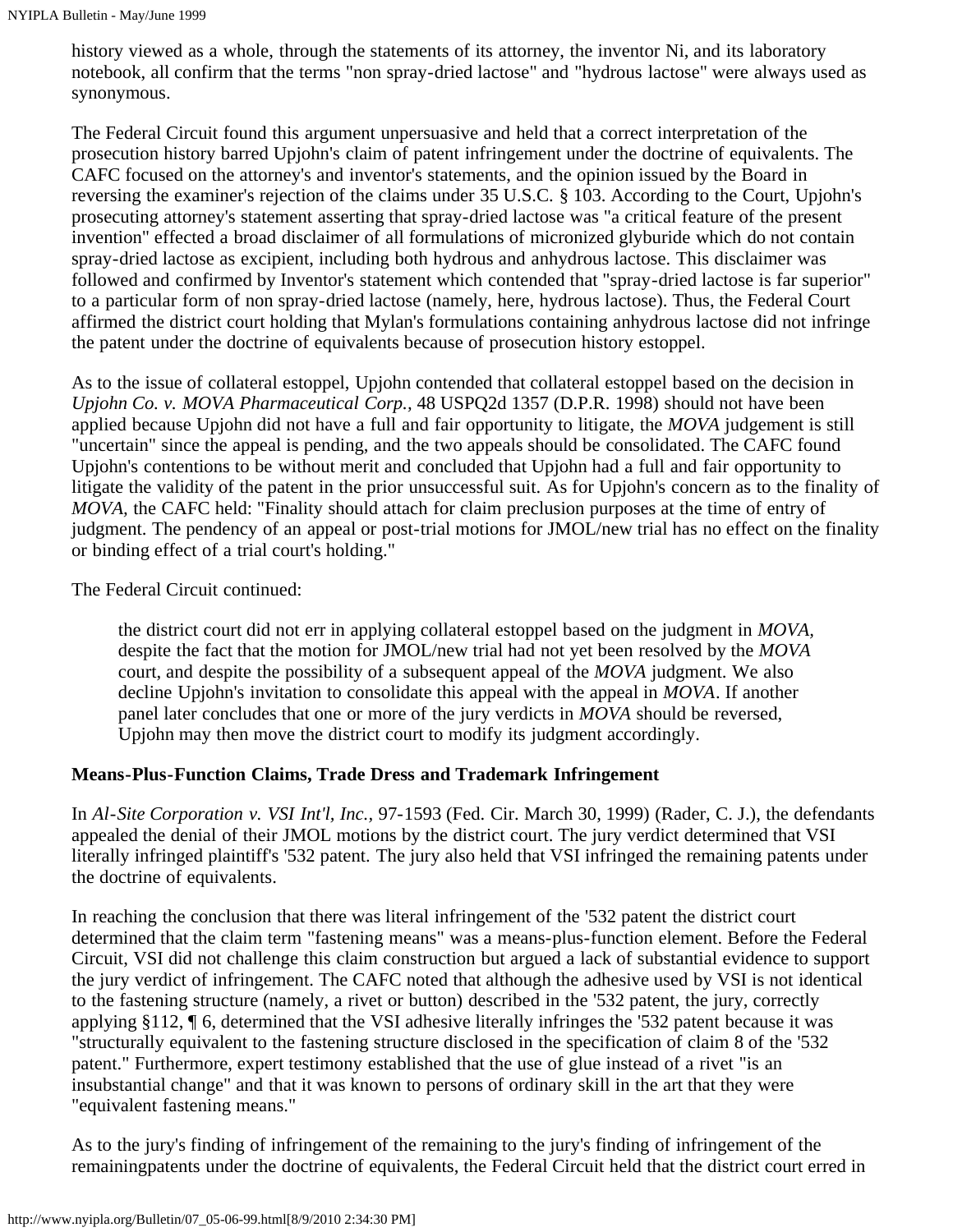its claim interpretation because the claims did not use the specific language necessary to trigger presumptive application of § 112, ¶ 6 (i.e., "means of" followed by a function). Moreover, even where functional language was found, the claims supplied elaborate sufficient structure to perform the recited function so as to overcome the presumption.

VSI also argued that it would not infringe any of the claims under the doctrine of prosecution history estoppel. VSI argued that because all of Magnivision's patents arose from related applications, the same prosecution history estoppel applies to them as well. The CAFC rejected the argument as unpersuasive stating: "The '345, '726, and '911 patents all have limitations not found in the '532 patent and did not necessarily require the specific limitation added to the claims of the '532 patent to be patentable. The specific limitations added to gain allowance of the '532 patent are not included in and are therefore not relevant to determining the scope of the claims of the later issued patents."

As to trade dress infringement, the plaintiff must show all of the following: (1) inherent distinctiveness or secondary meaning, (2) nonfunctionality, and (3) the likelihood of consumer confusion between its and the defendant's trade dress. Applying the test, the Federal Circuit found no infringement of Magnivision's display card and blister pack trade dress. Testimony of sole use by Magnivision prior to VSI's was not enough without a showing of distinctiveness or secondary meaning which Magnivision failed to provide because the use of the dress was limited in time and not uniform, and advertising was not tied to the products in issue. Also, no evidence of likelihood of confusion was found since the parties' packaging are substantially different.

As for infringement of Magnivision's MAGNIVISION mark by VSI's mark MAGNAoDOT, no likelihood of consumers' confusion was found since the only similarity is the MAGNA/MAGNI prefix which enjoyed wide common use in the industry. The Federal Circuit in holding there was no infringement stated: "The differences in the marks, the absence of actual confusion despite several years of simultaneous use in an identical market, the absence of evidence that VSI intended to copy Magnivision's mark, and the weakness of the descriptive MAGNIVISON mark add up to a finding of noninfringement as a matter of law."

## **Trademarks**

## **Scandalous Marks**

In *Ritchie v. Orenthal James Simpson*, 97-1371 (Fed. Cir. March 15, 1999) (Plager, C. J.), Ritchie appealed the TTAB's dismissal for lack of standing of his oppositions filed with the Board, pursuant to 15 U.S.C. § 1063, asserting non-registrability of Simpson's marks under § 2(a), "immoral or scandalous matter," or, alternatively, § 2(e)(4), "mere surname," of the Lanham Act. Simpson applied for federal registration of the trademarks O.J. SIMPSON, O.J., and THE JUICE for use with a broad range of goods.

Whether a registration is immoral and scandalous is to be ascertained in the context of contemporary attitudes in the viewpoint of a "substantial composite" of the general public. Ritchie alleged that he was such a person. Ritchie also argued that Article III of the U.S. Constitution's "case" and "controversy" restrictions for standing do not apply to matters before administrative agencies and boards, such as the PTO. Therefore, in the case at hand, the applicable standard is to be found in § 13 of the Lanham Act which only requires that the opposer have a belief that he would suffer a damage from the registration of the mark. Two additional judicially-created requirements must be met to have standing. The opposer must have a "real interest" in the proceedings and must have a "reasonable" basis for his belief of damage.

The "real interest" test requires that the opposer have a direct and personal stake in the outcome of the opposition. The Board held that the opposer must have "a personal interest in the proceeding *beyond that of the general public*." The Federal Circuit rejected this interpretation. Ritchie argued that as an individual member of the group of Christian, family men who believe in a loving and nurturing relationship between husband and wife, Ritchie himself would suffer the injury of disparagement if Simpson's marks were